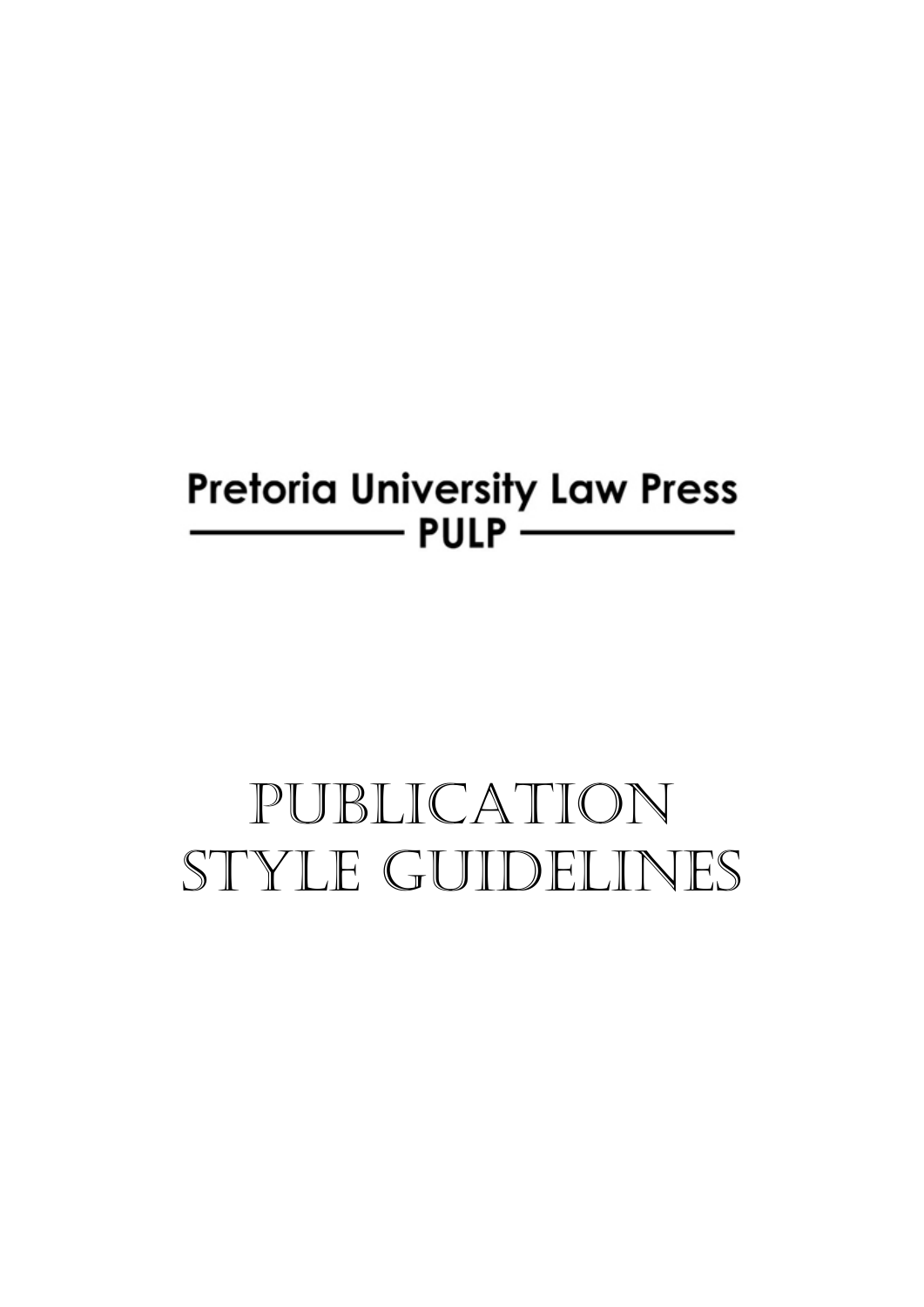# **A. REFERENCING TO SOURCES**

# **REFERENCE TO BOOKS**

- In footnotes (first reference): CH Heyns *Human rights law in Africa* (2004) 333 (Note: title not in initial caps; author's name not given, only initials; no space between initials)
- In footnotes (subsequent references): Heyns (n 2 above) 350 (no initial)
- In bibliography: Donelly, J *International human rights* (Westview Press: Boulder 1993)
- Two authors: CH Heyns & F Viljoen; in bibliography Heyns, CH & Viljoen, F
- More than two authors: in text CH Heyns *et al*; in bibliography Heyns, CH; Viljoen, F & Murray, R
- When referring to **translated** source: WD Ross (ed) *The works of Aristotle* trans DW Thompson (1910)

# **REFERENCE TO JOURNAL ARTICLES**

- In footnotes (first reference): E Bondzie-Simpson 'A critique of the African Charter on Human and Peoples' Rights' (1998) 31 *Harvard Law Journal* 643
- In footnotes (subsequent references): Bondzie-Simpson (n 3 above) 644
- See above for two or more authors
- In bibliography: Bondzie-Simpson, E 'A critique of the African Charter on Human and Peoples' Rights' (1998) 31 *Harvard Law Journal* 643

# **REFERENCE TO CHAPTERS IN BOOKS**

- In footnotes (first reference): D Hendrych 'Constitutionalism in the Czech Republic' in J Priban & J Young (eds) *The rule of law in Central Europe* (1999) 222
- In footnotes (subsequent references): D Brown 'A critique of the African Charter on Human and Peoples' Rights' in Priban & Young (n 3 above) 350
- In bibliography: Hendrych, D 'Constitutionalism in the Czech Republic' in Priban, J & Young, J (eds) *The rule of law in Central Europe* (Aldenshot: Dartmouth 1999)

# **REFERENCE TO THESES AND DISSERTATIONS**

Unpublished: CH Heyns 'Civil disobedience in South Africa …' unpublished PhD thesis, University of the Witwatersrand, 1992 169

# **REFERENCE TO NEWSPAPER ARTICLES**

'The ordeal of children' *The Star* 29 September 2000 3

# **REFERENCE TO INTERNATIONAL TREATIES**

- First reference (in text): name in full International Covenant on Economic, Social and Cultural Rights (CESCR) (not **I**CESR); subsequent references in text: CESCR (not **the** CESCR)
- But **I**CCPR
- First reference (in text): UN Committee on Economic, Social and Cultural Rights (Committee on ESCR); subsequent references in text: Committee on ESCR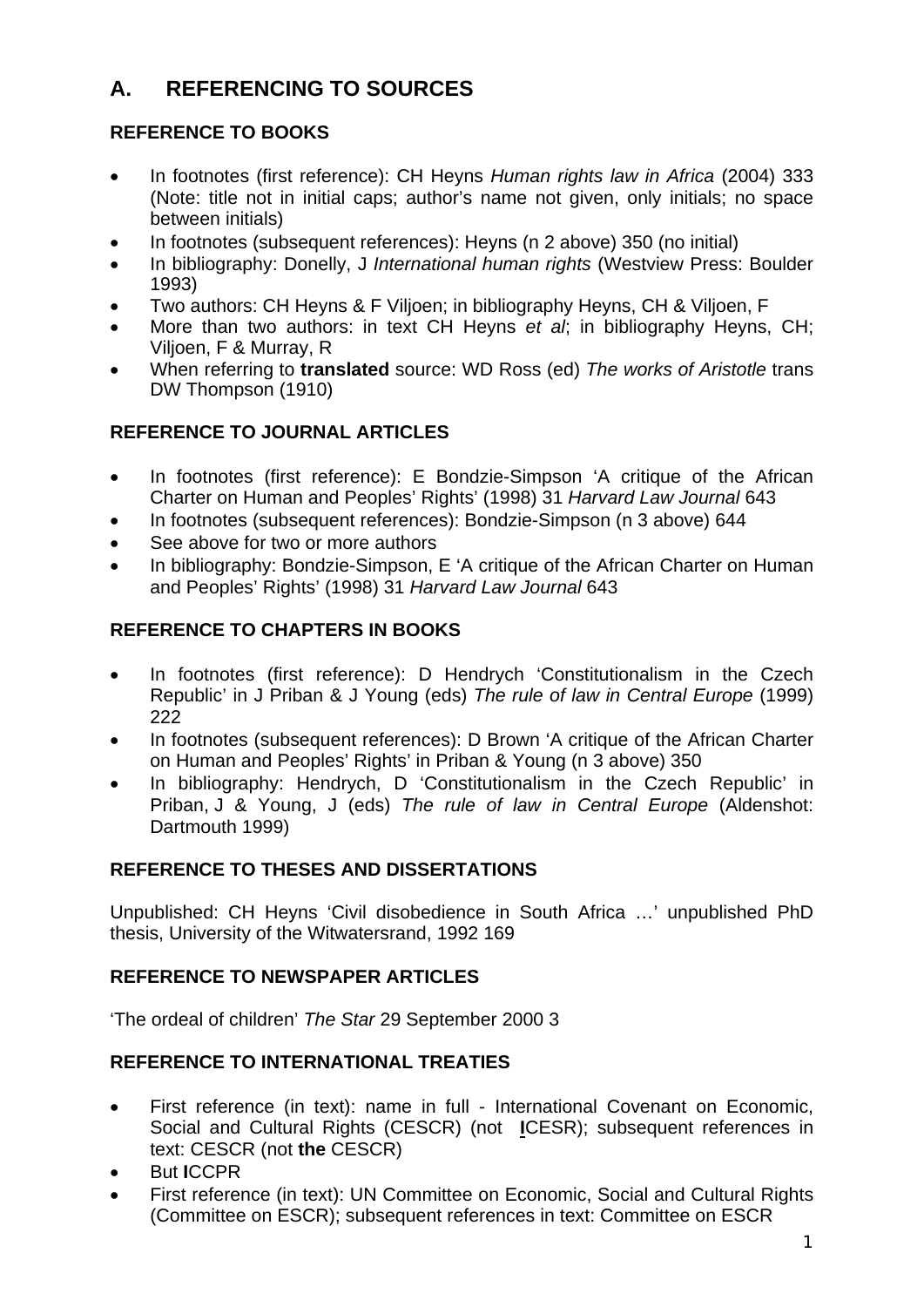- First reference (in text): Universal Declaration of Human Rights (Universal Declaration) (**not** UDHR)
- General Comment 14

# **REFERENCE TO LEGISLATION**

Act 13 of 1992 (not No), thereafter 'the Act' Industrial Relations Act 8 of 2000 secs 12(1) & (3), 14(2) & 15(1)

#### **REPORTS/PAPERS**

The title of a freestanding report, paper or statement should be enclosed in quotation marks, not italicised. The same goes for the title of a webpage. However, the name of an interactive online database – like the UN Population Division's *World population prospects: 2004 revision population database* – is more analogous to a book title and should be italicised.

#### **REFERENCE TO EMAILS**

E-mail messages and telephone calls should be cited as below:

 E-mail from B Xhosa on 28 July 2006. Telephone communication with B Xhosa on 28 July 2006.

#### **REFERENCE TO CASE LAW**

- In case names where there are many parties, use an ampersand (&) and then Others or Another. You may choose to ignore the reference to 'Others' and merely use the initial parties but be consistent.
- Do not put case names and citations in both the text and footnote. It is preferable to have the case name in the text and the citation in the footnote. The foonote number should immediately follow the case name, eg Ras NO v Van der Meulen.1

#### **REFERENCE TO SOUTH AFRICAN CASE LAW**

*S v Makwanyane and Another* 1995 (3) SA 391 (CC) (**not** 1995 3) *The Government of the Republic of South Africa & Others v Grootboom & Others* 2000 11 BCLR 1169 (CC) (**not** 2000 **(**11**)**)

#### **REFERENCE TO INTERNATIONAL CASE LAW**

#### **African Commission:**

If reported in *African Human Rights Law Reports*: *Modise v Botswana* (2000) AHRLR 30 (ACHPR 2000) If not reported in AHRLR: Communication 101/93, *Civil Liberties Organisation v Nigeria,* Thirteenth Annual Activity Report

#### **Inter-American Commission:**

*Yahom v Colombia*, Inter-American Commission of Human Rights, IAm Comm of HR (26 June 1992), OAE/Ser L/V/II6 Doc 10 Rev 1

-

 $1$  2011 4 SA 17 (SCA).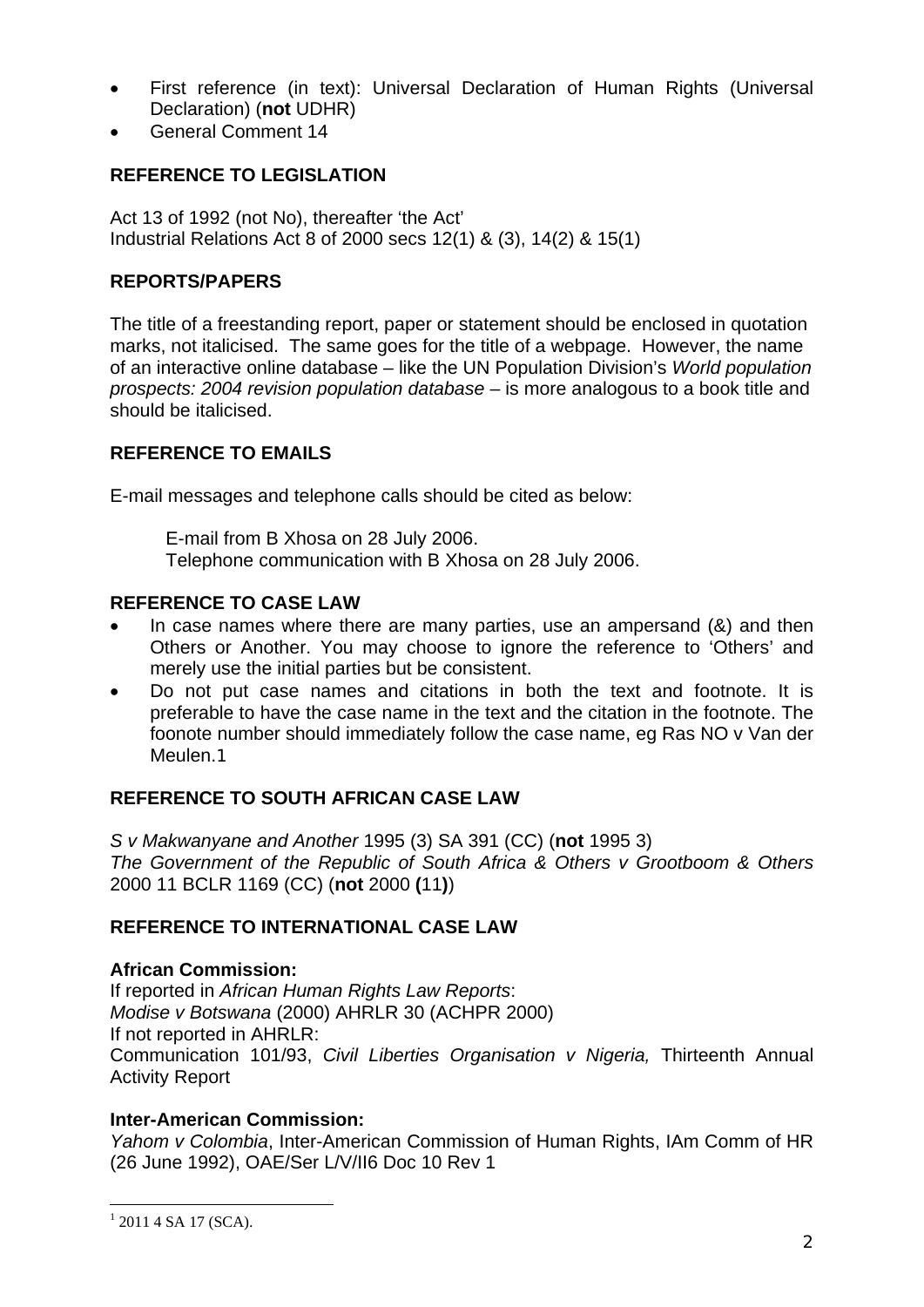#### **Inter-American Court:**

*VR v H* IACHR (26 September 1986) Ser L/ Doc 8 Rev 1

#### **European Court:**

*Sramek v Austria* ECHR (22 October 1984) Ser A 17 OR, if not in Series A *S v Austria* (1998) EHRR 598

#### **ICJ judgments:**

*Case … v Iran* ICJ (24 May 1980) (1980) ICJ Reports 3

#### **United Nations human rights treaty bodies:**

Communication 135/94, *Bloomings v Italy*, UNHR Committee (26 June 1996), UN Doc CCPR/C/OP/1 (1984)

#### **Intial:**

Concluding observations on the fourth report of Cyprus, CAT Committee (16 June 2014), UN Doc CAT/C/CYP/CO/4 (2014).

#### **Should read:**

Concluding Observations on the Fourth Report of Cyprus, CAT Committee (16 June 2014) UN Doc CAT/C/CYP/CO/4 (2014).

#### **REFERENCE TO FOREIGN CASE LAW (examples)**

#### **Canada:**

*Eldridge v British Colombia* (1997) 151 DLR (4th) 577 (not  $4<sup>th</sup>$ )

#### **USA:**

*Goldberg v Kelly* 397 US 235 (1970) *S v K* (2002) 292 F 3d 597

#### **REFERENCE TO WEBSITES**

http://www.chr.up.ac.za (accessed 31 January 2005) When an author or article is cited, provide full information, eg Human Rights Watch 'The death penalty debate' 21 February http://................. (accessed 31 March 2007).

#### **REFERENCE TO THE CONSTITUTION**

When referring to the Constitution in full, it should read 'The Constitution of the Republic of South Africa, 1996' (as set out in sec 1(1) of the Citation of Constitutional Laws Act 5 of 2005).

# **B. CROSS-REFERENCING**

Footnotes referring to earlier footnotes should lead with the author's surname (not her initials and surname as in the first reference) or the abbreviated name of a case or authorless policy document:

Viljoen (n 16 above) 12-13. *Grootboom* (n 17 above) para 99.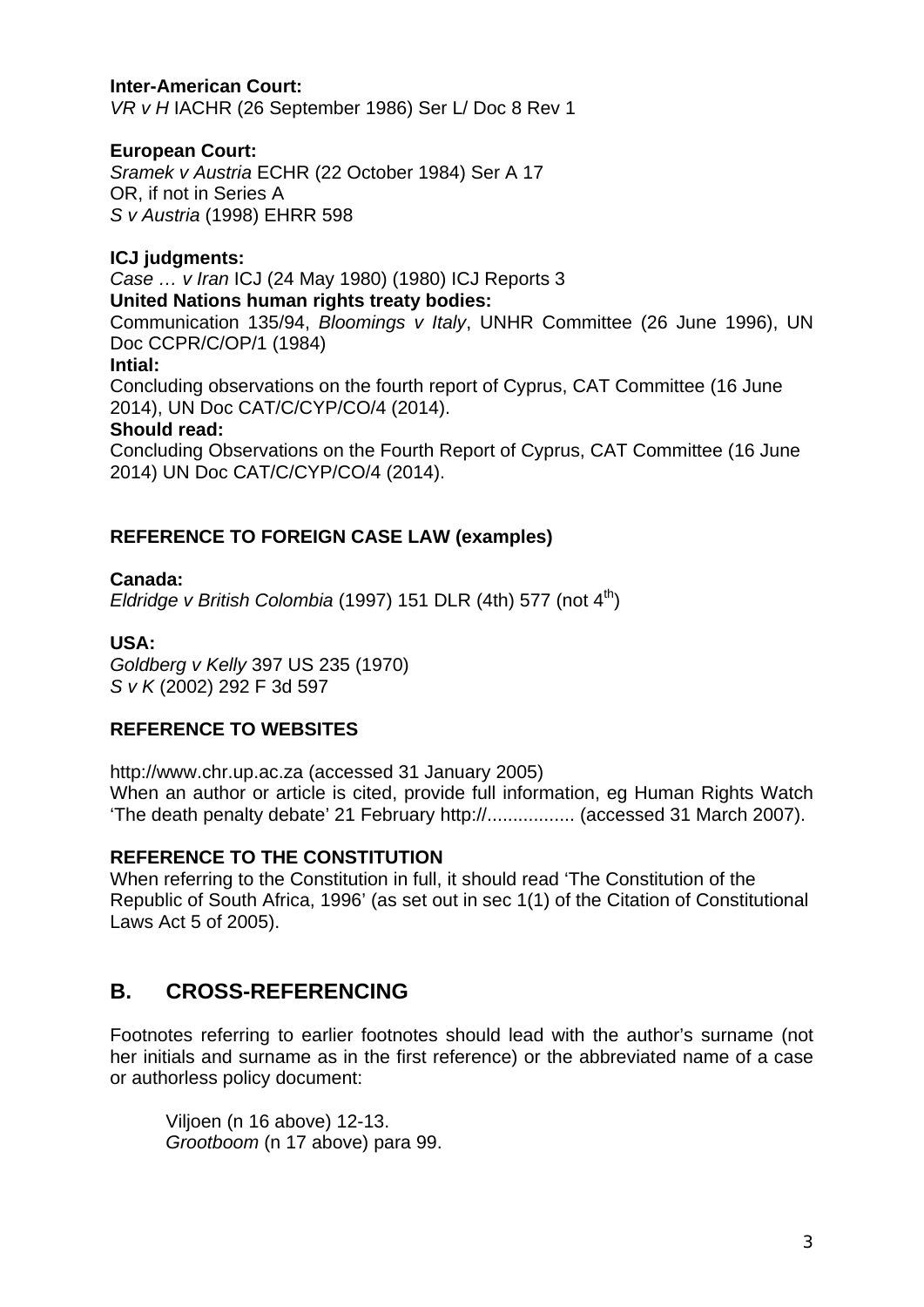In order to avoid redundancy, an exception to this rule should be made when the sentence to which the footnote attaches includes a reference to the author, case, or document. In such cases, the format below should be used:

 n 16 above, 12-13. n 17 above, para 99.

Note that a comma should set off the page or paragraph reference in this last format but not in the format above.

#### **SUBSEQUENT REFERENCE TO CASES**

First reference in text: In the well-known case of *Grootboom v Minister of Housing* (*Grootboom* case)

Thereafter: The *Grootboom* case

# **C. OTHER STYLE GUIDELINES**

# **ABBREVIATIONS**

- Abbreviations are generally not used in the text. (Exceptions: Madala J, Chaskalson P)
- Acronyms, abbreviated form write term in full the first time, eg United Nations (UN) (**no** ' … ', or 'hereafter' or 'later cited as')
- 'for example' (in text); use 'eg' only in footnotes
- Use para and paras in footnotes, full out in text
- Use sec and secs, art and arts in footnotes, full out in text
- Use abbreviations in footnotes such as 'eg'

# **CAPITALISATION**

- Avoid capital letters; only use for proper names and specifics, such as England, Constitutional Court
- Reference to a specific court: High Court, Constitutional Court: The **C**ourt held … (but **c**ourts will not interfere …)
- Reference to a specific **C**onstitution (the South African **C**onstitution; the **C**onstitution of Nigeria); but generic **c**onstitutions
- Reference to a specific **B**ill of **R**ights (the Bill of Rights in the South African Constitution), but the **b**ills of **r**ights contained in African constitutions
- Reference to a specific **P**rotocol as above
- After a colon (:) Capital letter if a new full sentence is introduced; decap if it is merely a list of items
- Reference to books: CH Heyns *Human rights law in Africa*
- Reference to journals: *African Human Rights Law Journal;* articles in journals: 'The human rights dimension of conflict' (NOT caps)
- Words **NOT** capitalised: apartheid (not italics) commissioners (but **C**ommissioner Badawi) court (unless specific court) government **i**nterim/**f**inal Constitution member state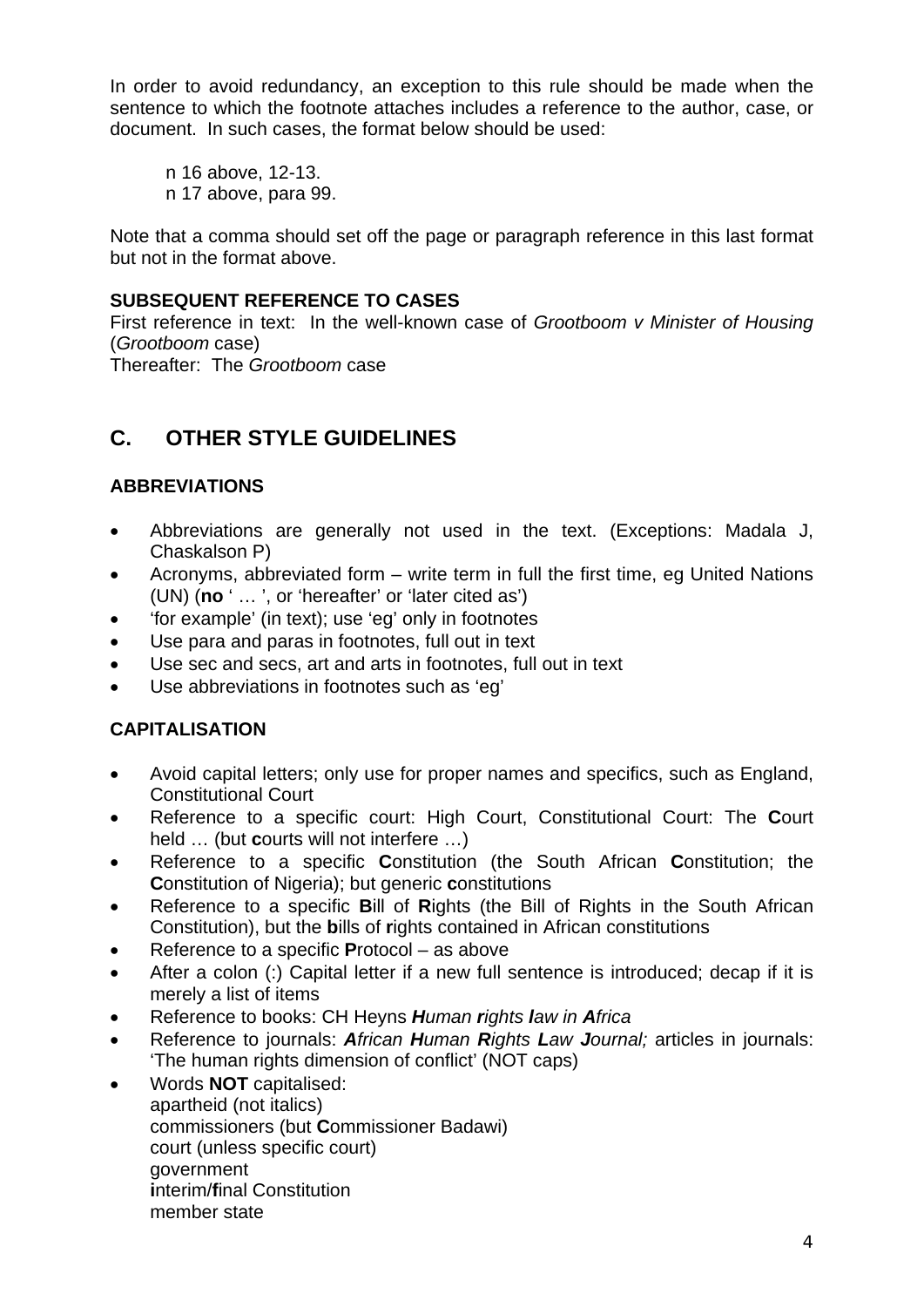ordinary session (of Commission) parliament (but Pan-African **P**arliament) state state party twentieth century anti-retroviral

 Words capitalised: Anglophone **Chairperson** Cold War **Francophone** Preamble/Postamble Protocol (specific) Rules of Procedure **Secretariat** Secretary Secretary-General Shari'a Southern Africa Vice-Chairperson West Africa World War II South, East, North, West

#### **DATE FORMAT**

31 January 2005 (**not** January 31st, 2005; 31 January**,** 2005)

#### **FOOTNOTES**

- Full stops after footnotes
- First line of footnote is indented; other lines aligned left
- No *ibid*, *supra*, etc
- Footnotes start with capitals, **except** if they start with 'n' (note) eg 'n 17 above'
- As far as possible, use abbreviations (without full stops) eg para, paras, sec, secs, art, arts, ch, etc
- If more than one source is cited in a footnote, list them chronologically (unless no dates, then alphabetically); separate sources with ';'
- No 'paragraphs' in footnotes
- Use '&' when referring to articles and authors (arts 1 **&** 2; De Waal **&** Currie; *Grootboom & Others v Minister …*); use 'and' in full sentences
- Journals are not abbreviated provide full title, eg **not** *JAC*, but *Journal of African Law*
- No 'at' or 'page' to refer to specific pages cited in an article or book eg (2005) 1 *African Human Rights Law Journal* 375 380 (where '375' is the page where the article starts, and '380' the page specifically cited
- Authors: two authors, both names in full (&) with initials; more than two authors, use *et al*
- When referring to earlier footnote reference, **no** initial (Heyns n 2 above)
- Use 'as above' only when reference is exactly as in preceding footnote; otherwise 'n 33 above, 45'.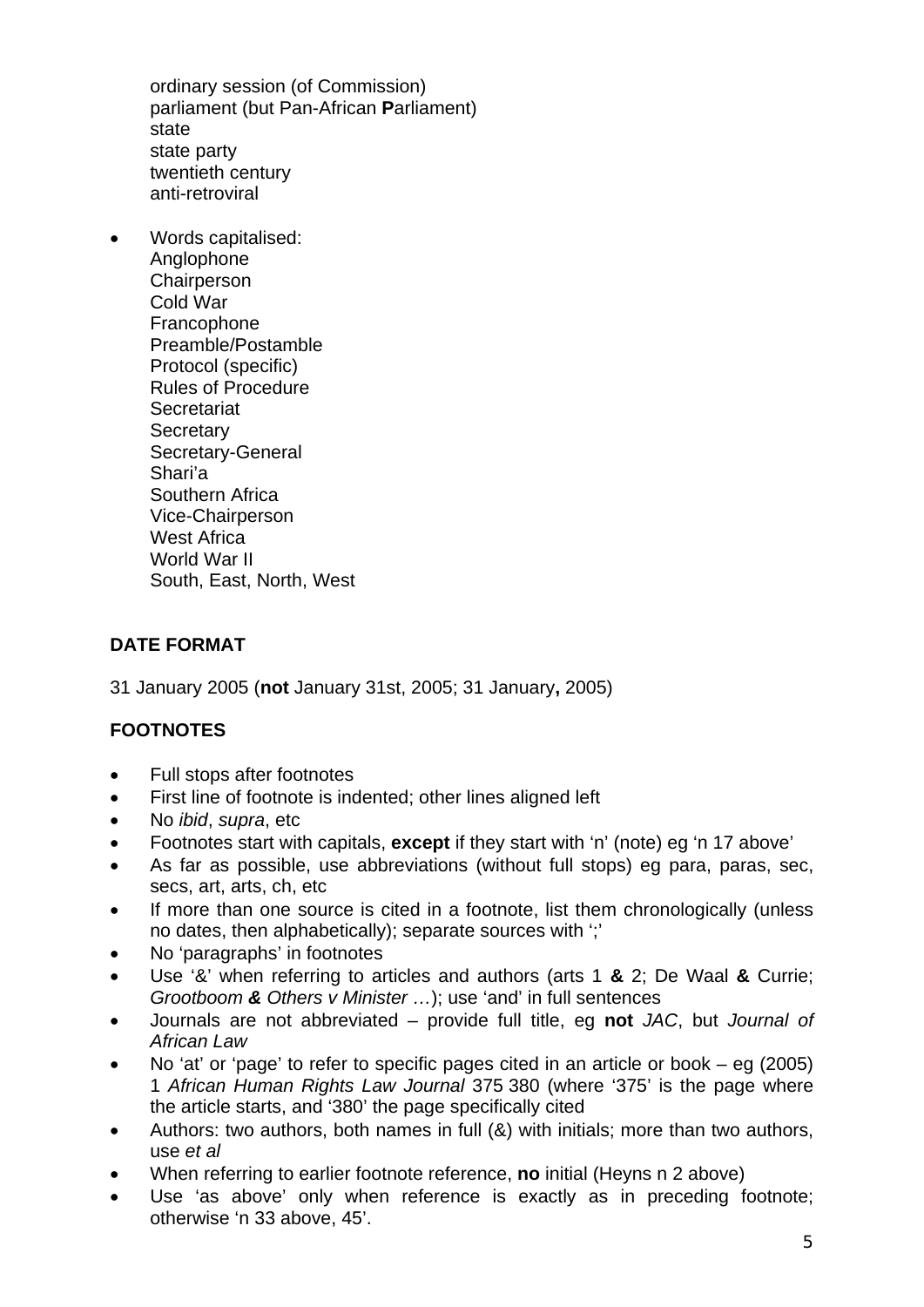# **HEADINGS**

Headings – do not use initial capital letters

# **HEADING LEVELS**

- **1** Introduction (bold; font 14 pitch)
- **1.1 The South African experience** (bold; font 12 pitch)

**1.1.1 The position in Nigeria** (bold; font 12 pitch)

Subsequent sub-headings: no numbering, italics

#### **NUMERALS**

- 1 10 written out (one, ten); above 10: figures (14, 32) **except** at start of sentence (Forty-five soldiers were killed …)
- Ordinals: In text: first, second, twenty-ninth, etc, **but** 2nd session of Commission, 29th session of Commission In footnotes: 1st, 2nd, 29th (no superscript, eg  $29<sup>th</sup>$ )
- Thousands: 25 000 (not 25,000 space, not comma)
- Numbers should be separated by a hyphen and a space placed on each side of the hyphen:

 150 000 - 290 000, not 150 000–290 000 or 150 000 – 290 000 15 - 49, not 15-49, 15–49 or 15 – 49 21.2 - 45.3%, not 21.2-45.3%, 21.2–45.3% or 21.2 – 45.3%

- Words should be matched with words: eight kilograms.
- Figures should be matched with symbols or abbreviations:

 34 kg 12 mm 100 m. R50 million, not R50m.

#### **PUNCTUATION**

- Avoid punctuation marks where possible
- No full stop after Mr, Prof, Dr, etc
- During 2003**,** the United Nations ….
- Quotations: ' … ' in South Africa …' (no full stop after ')
- Footnote reference in text: … in South Africa**. <sup>6</sup>**(footnote number **after** full stop or comma); also when quote ends: … in South Africa**.**' **6**
- Avoid /, rather use 'or'
- Bullets: If followed by full sentences, initial capital and full stop after each; if not full sentences, no initial cap and "; after each.

#### **PARENTHESIS**

Parenthetical text should be set off by dashes as below:

 Certain infringements that would simply not be capable of justification in terms of section 36(1) – infringements that occur in terms of simple state conduct, for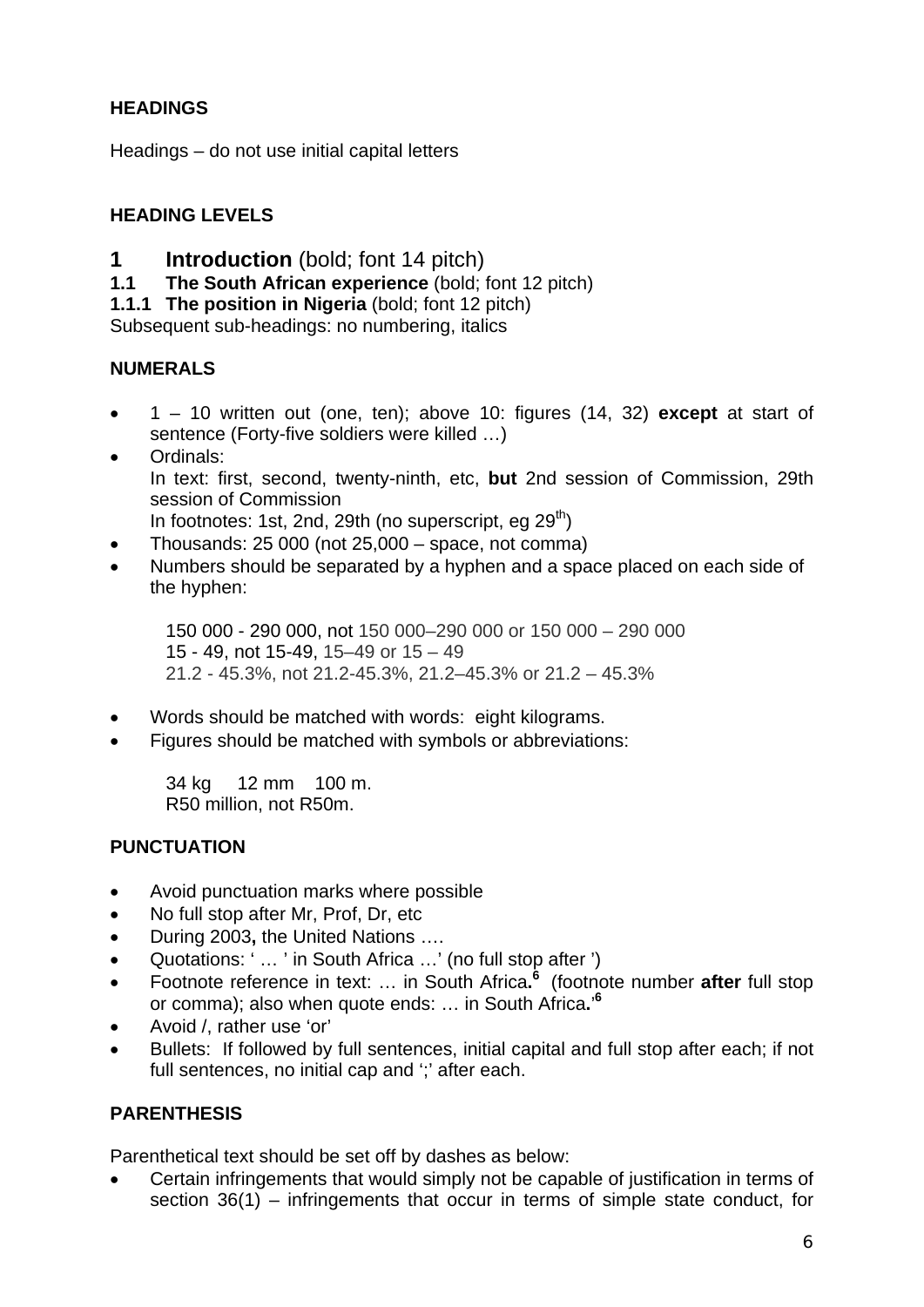example, unrelated to any law of general application – can be justified in terms of the reasonableness test that applies to the qualified rights.

Each of the following examples is incorrect:

- Certain infringements that would simply not be capable of justification in terms of section 36(1) - infringements that occur in terms of simple state conduct, for example, unrelated to any law of general application - can be justified in terms of the reasonableness test that applies to the qualified rights.
- Certain infringements that would simply not be capable of justification in terms of section 36(1)—infringements that occur in terms of simple state conduct, for example, unrelated to any law of general application—can be justified in terms of the reasonableness test that applies to the qualified rights.
- Certain infringements that would simply not be capable of justification in terms of section 36(1) — infringements that occur in terms of simple state conduct, for example, unrelated to any law of general application — can be justified in terms of the reasonableness test that applies to the qualified rights.

# **PARAGRAPHING**

The first paragraph starts aligned. Subsequent paragraphs are indented. Paragraphs under indented quotes are also aligned. Top of page remains indented if paragraph should ordinarily be indented

#### **QUOTATIONS**

Quotes longer than **30** words must be indented (on left hand side, not on right hand side), for example:

The challenge of building one nation and one economy in which all South Africans may participate and from which all may benefit remains a major challenge for the short, medium and perhaps even long term.

For indented quotes, use font 10 pitch.

Indented quotes do not have quotation marks.

The footnote sign should usually precede the indented quote, unless the indented quote forms part of a sentence, which ends at the end of the quote; then the footnote sign comes at the end of the quotation.

In quoted text, American spelling should not be changed to British spelling. The same goes for the title of a cited work. However, the name of an organisation should be spelled according to British norms regardless of how the organisation chooses to spell its own name. Thus, World Health Organization should be changed to World Health Organisation.

#### **QUOTATION MARKS**

- Always use single quotes, unless it is a quote within a quote (then double quotes).
- Where a quotation is part of a sentence only, the full stop should be placed outside the last quotation mark, example: The judge said it was his 'duty to apply the law'.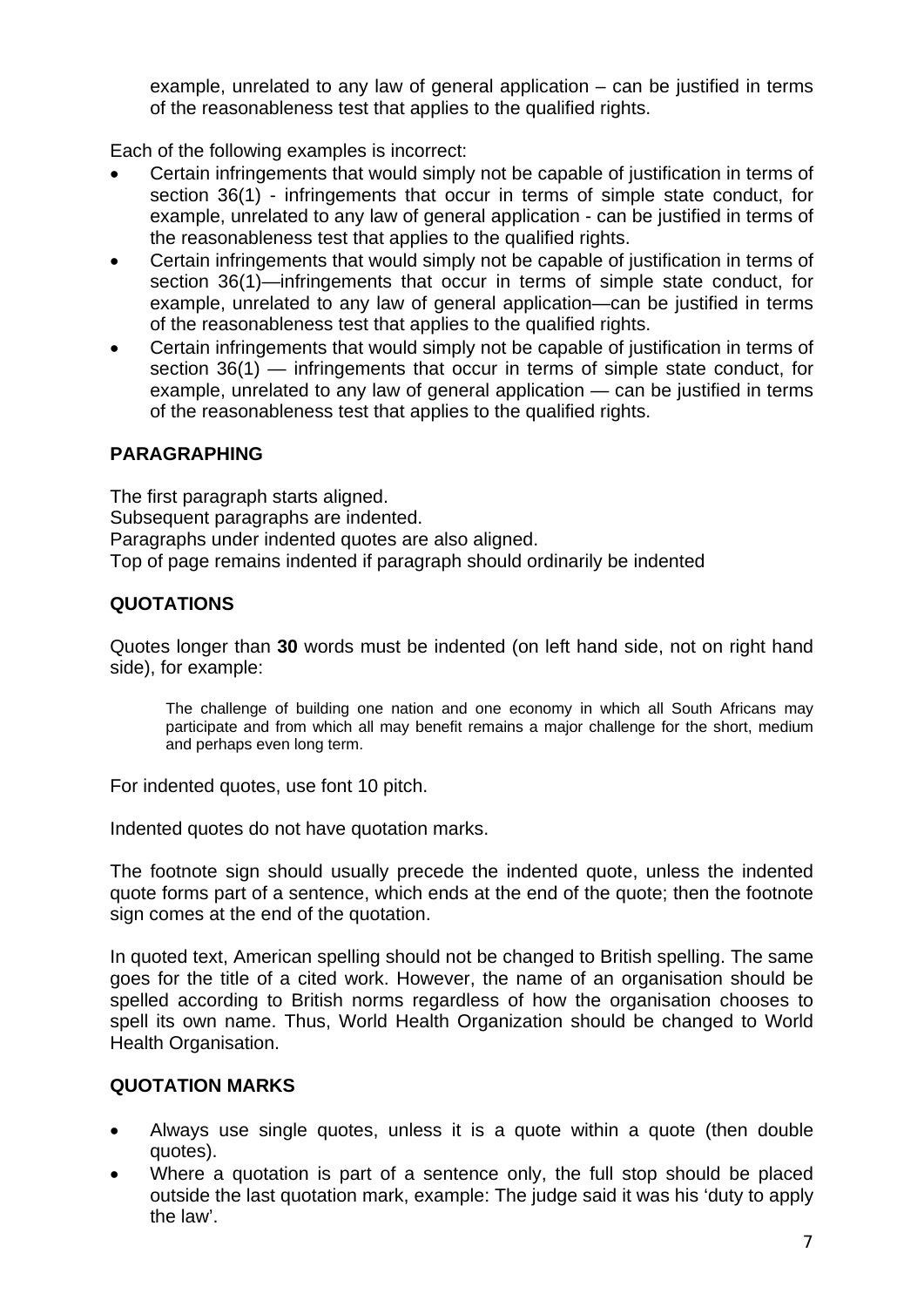- Where a passage from a quotation is omitted indicate this with the use of ellipses, in other words three dots with spaces at the beginning and end (eg 'cannot … preserve'), except at the start of the quotation.
- Quotations should be verbatim, including American spelling. However, avoid using (sic!) to draw attention to mistakes in material quoted. If the error is a typographical one, correct it. If the grammar is incorrect, interpose using your own wording between square brackets.

# **SPACING**

Article 27(2) - no space before (2)

#### **SPELLING OF SPECIFIC WORDS**

UK English – 's' instead of 'z' – organisation, not organization acknowledgment (not acknowledg**e**ment) co-operation healthcare (not health care) judge judgment (not judg**e**ment) licence licensing practice (noun) practise (verb) Shari'a state party/parties (not states parties) *ubuntu* 

#### **USE OF BRACKETS**

Rather use commas than brackets for parenthesis.

#### **USE OF BOLD**

Avoid.

#### **USE OF FOREIGN TERMS**

- Try to avoid replace with modern English term, instead of *supra* rather use 'above'
- If used, use italics: eg *inter alia*

#### **USE OF HYPHENS**

anti-retroviral bilateral (not bi-lateral) case-law claw-back clauses co-operation Dar es Salaam decision making (but decision**-**making process) extraiudicial HIV positive (but HIV**-**positive status)